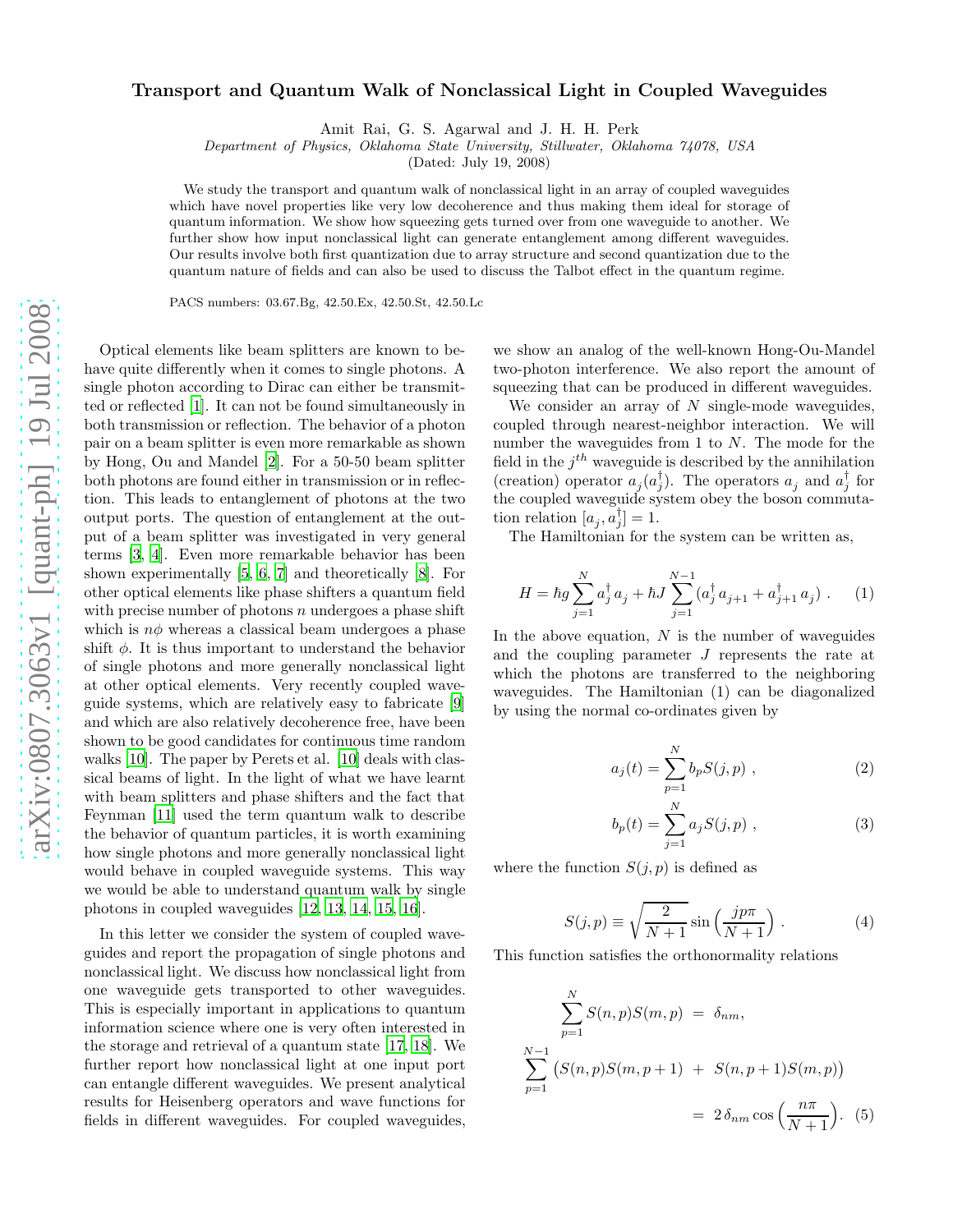These two relations lead to the diagonalization of (1) :

$$
H = \hbar \sum_{p=1}^{N} (g + \beta_p) b_p^{\dagger} b_p ,
$$
  

$$
\beta_p \equiv 2J \cos \left( \frac{p \pi}{N+1} \right) .
$$
 (6)

Using (2)-(6) we obtain the Heisenberg operators for the field in each waveguide

<span id="page-1-0"></span>
$$
a_j(t) = \sum_{l=1}^{N} a_l(0) A_{j,l} ,
$$
  
\n
$$
A_{j,l} \equiv \sum_{p=1}^{N} \exp[-i(g + \beta_p)t] S(l, p) S(j, p) .
$$
 (7)

The coefficients  $A_{j,l}$  determine all the quantum properties of light in the coupled waveguide system. For example if we start with light in the  $l^{th}$  waveguide then  $|A_{j,l}|^2$  gives the propagation of light from the  $l^{th}$  to the  $j<sup>th</sup>$  waveguide. The mean number of photons in the  $j<sup>th</sup>$ waveguide would be

$$
N_j(t) \equiv N_l(0)|A_{j,l}(t)|^2 . \tag{8}
$$



FIG. 1: Behavior of the normalized intensity as a function of  $\tau$  ( $\tau \equiv J t / \pi$ ). The input is injected into the first waveguide and the number of waveguides in the system is  $N = 6$ 

This result is similar to the result for classical propagation. Clearly  $(8)$  is independent of g. In Fig. 1 we show the normalized intensity when the input is a single photon state. Using the analytical solution (7) we can also build up the wave function of the field at time  $t$ . The form of the wave function is rather involved. For input Fock states the state at time  $t$  can be obtained in terms of the  $A_{i,l}$ 's given by Eq. [\(7\)](#page-1-0):

$$
|n_1, n_2, \dots, n_N\rangle \to \prod_j \frac{(\sum A_{j,l}^*(-t)a_l^{\dagger})^{n_j}}{\sqrt{(n_j)!}} |0, 0, \dots, 0\rangle . (9)
$$

For input single photons in say waveguides  $i$  and  $j$  the probability of finding one photon in the waveguide  $k$  and one in the  $l^{th}$  waveguide is  $|A_{i,k}A_{j,l}+A_{i,l}A_{j,k}|^2$ . The two quantum amplitudes can obviously interfere. In particular let us consider if the coupled waveguides can exhibit an analog of Hong-Ou-Mandel interference. Consider two waveguides with one photon put in each, with a delay of  $T$  seconds. The wave function at time  $t$  can be related to the initial wave function using the evolution operator  $U(t)$ :

<span id="page-1-1"></span>
$$
|\psi(t)\rangle = \frac{U(t - T)a_2^{\dagger}U(T)a_1^{\dagger}|0,0\rangle}{(\langle 1,0|U^{\dagger}(T)a_2a_2^{\dagger}U(T)|1,0\rangle)^{1/2}}.
$$
 (10)

In Eq. [\(10\)](#page-1-1)  $a_2^{\dagger}$  corresponds to the addition of a photon in the second waveguide at time  $T$ . Further the denominator in (10) arises as we have to insure the normalization of the wave function  $a_2^{\dagger}U(T)a_1^{\dagger}|0,0\rangle$  at time T. Using  $U(t-T) = U(t)U^{\dagger}(T)$  and the definition of the Heisenberg operators  $a(t) = U^{\dagger}(t)aU(t)$ , the numerator in (10) simplifies to  $U(t)a_2^{\dagger}(T)a_1^{\dagger}|0,0\rangle =$  $a_2^{\dagger}(T-t)a_1^{\dagger}(-t)U(t)|0,0\rangle = a_2^{\dagger}(T-t)a_1^{\dagger}(-t)|0,0\rangle.$ 

Using the solution of Heisenberg equations in this numerator and using (10) we find that the probability of finding simultaneously one photon at each output at time t is  $(\theta = Jt, \theta_o = JT)$ 

$$
p(t,T) = |\langle 1, 1 | \psi \rangle|^2 ,
$$
  
=  $\cos^2(2\theta - \theta_0)/(1 + \sin^2(\theta_0)) ,$  (11)

which shows the two photon interference dip at  $2t - T =$  $\pi/2J$  depending on the length (proportional to t) of the waveguides and the delay time. For a given structure such a dip can be scanned by varying the delay time.

For initial excitation in a single waveguide the number of photons in each waveguide does not depend on the quantum characteristics of the input field. We therefore examine next the squeezing and entanglement aspects of the radiation in different waveguides. We investigate the propagation of nonclassical light across the coupled waveguides. We assume that squeezed light is coupled into the first waveguide. The input at the first waveguide is

$$
|\zeta\rangle \equiv \exp\left(-\frac{r}{2}(e^{i\phi}(a_1^{\dagger})^2 + e^{-i\phi}(a_1)^2)\right)|0\rangle ,
$$
  

$$
\equiv \frac{1}{\sqrt{\cosh r}} \sum_{n=0}^{\infty} \frac{\sqrt{(2n)!}}{2^n n!} \left(-\exp(i\phi)\tanh(r)\right)^n |2n\rangle .
$$
 (12)

where r is the magnitude of squeezing and  $\phi$  is related to the orientation of the squeezing ellipse. In what follows we set  $q = 0$ . Its effect can always be incorporated by carrying out a simple rotation.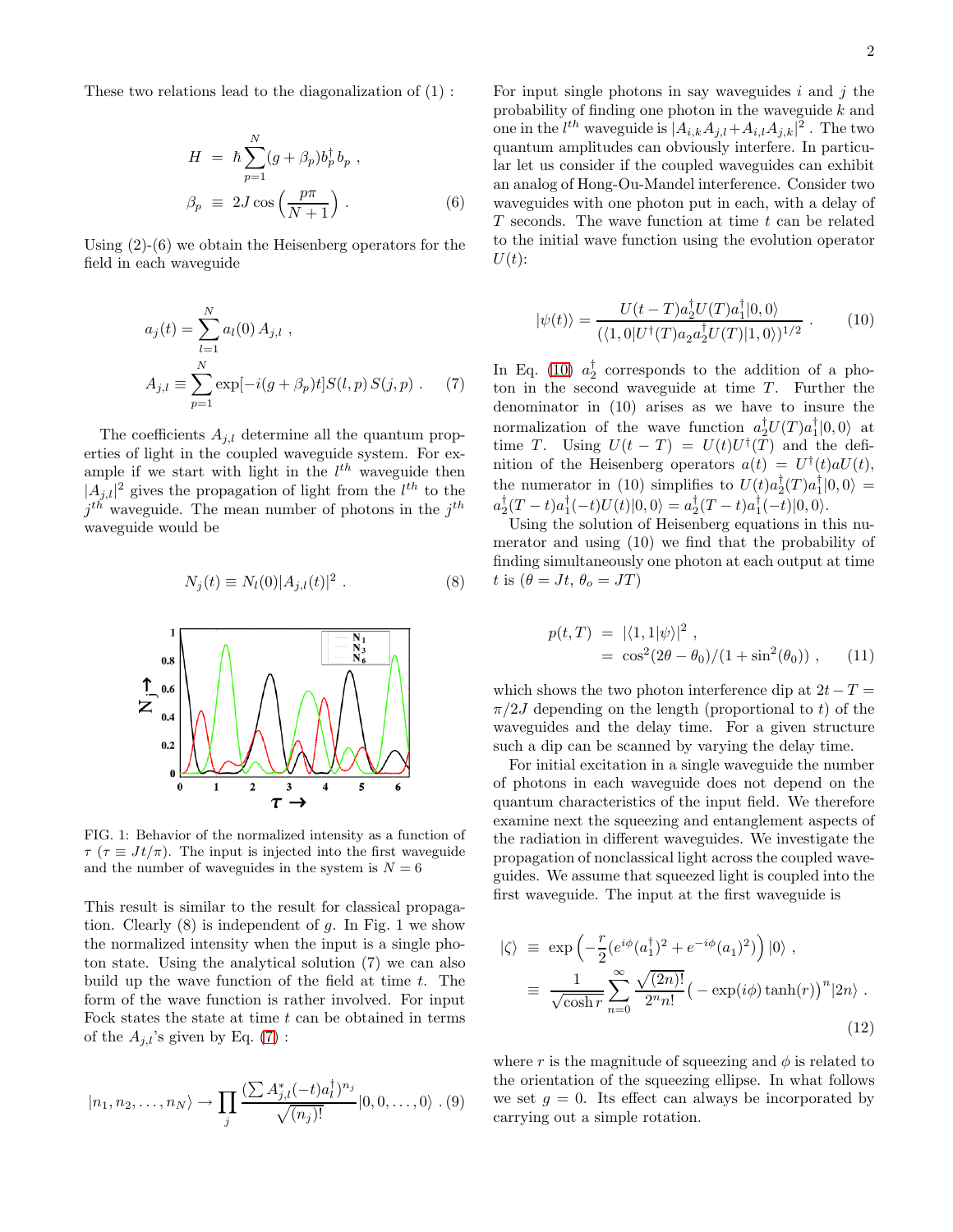

FIG. 2: Time evolution of the squeezing factor  $s_i(q)$  as a function of  $\tau$  ( $\tau \equiv J t / \pi$ ). The input is in the first waveguide and the number of waveguides in the system is  $N = 5$ . The magnitude and the phase of the squeezing parameter are chosen as  $r = 0.7$  and  $\phi = 0$  respectively.

In order to study the transport of inter-waveguide squeezing, we introduce the quadrature operators for the  $j^{th}$  waveguide given by  $q_j \equiv (a_j + a_j^{\dagger})/\sqrt{2}$  and  $p_j \equiv (a_j - a_j^{\dagger})/\sqrt{2}i$ . We also define the squeezing factors  $s_j(q) \equiv (\Delta q_j)^2 - 1/2$  and  $s_j(p) \equiv (\Delta p_j)^2 - 1/2$ . Thus squeezing occurs when one of these expressions becomes less than zero. Using Eq. [\(7\)](#page-1-0) we get

$$
s_j = |A_{j,l}|^2 \sinh^2 r \mp \frac{1}{4} \sinh 2r (A_{j,l}^2 \exp(i\phi) + \text{c.c.}).
$$
 (13)

where  $-(+)$  sign is to be used for the quadrature q(p). In particular for a system of two waveguides, we have

$$
s_1(q) = \cos^2(Jt)\sinh(r)(\sinh(r) - \cos(\phi)\cosh(r)),
$$
  
=  $s_2(p)\cot^2(Jt)$  (14)

Clearly q-quadrature is initially squeezed if  $tanh(r)$  <  $\cos(\phi)$ . Note that for two coupled waveguides we obtain complete transfer of squeezing albeit from  $q$ -quadrature to p-quadrature for  $Jt = \pi/2$  [\[19\]](#page-3-18).

For a system of three waveguides, we get the following results

$$
s_1(q) = f \cos^4\left(\frac{Jt}{\sqrt{2}}\right),
$$
  
\n
$$
s_3(q) = f \sin^4\left(\frac{Jt}{\sqrt{2}}\right),
$$
  
\n
$$
s_2(p) = \frac{f}{2} \sin^2(\sqrt{2}Jt),
$$
  
\n
$$
f \equiv \sinh(r) \big(\sinh(r) - \cos(\phi)\cosh(r)\big) \qquad (15)
$$

The inter-waveguide transfer of squeezing is governed by the factors  $\cos^4(Jt/\sqrt{2})$ ,  $\sin^4(Jt/\sqrt{2})$ , and  $2\sin^2(Jt/\sqrt{2})\cos^2(Jt/\sqrt{2})$ . Again, the q-quadrature is initially squeezed if  $tanh(r) < cos(\phi)$ . Also, for the case of three coupled waveguides we obtain complete transfer of squeezing from the first waveguide to the third waveguide for  $Jt = \pi/\sqrt{2}$ . In Fig. 2, we display the



FIG. 3: The top (bottom) part shows the variation of  $s_j(q)$  $(s_j(p))$  as a function of  $\tau \equiv J t/\pi$  for  $j = 1, \ldots, 5$ , smeared out in the  $j$  direction. The magnitude and the phase of the squeezing parameter are chosen as  $r = 0.7$  and  $\phi = 0$  respectively. The number of waveguides in the system is  $N = 5$ .

time evolution of the quadrature squeezing for the case of five waveguides. The negative values of  $s_q(1)$ ,  $s_q(3)$ , and  $s_q(5)$  clearly demonstrate the squeezing in the qquadrature. Fig. 3 shows the quadrature squeezing when the input is given to the middle waveguide.

We next show that input of nonclassical light to one of the waveguides can produce pairwise entanglement between the inter-waveguide modes. We use the well-known criterion for entanglement between two continuous variable systems [\[20](#page-3-19), [21](#page-3-20), [22\]](#page-3-21). As a measure of entanglement we examine the correlation between two waveguide modes.

$$
M(j,k) = \langle a_j^{\dagger} a_j \rangle + \langle a_k^{\dagger} a_k \rangle + \langle a_j a_k \rangle + \langle a_j^{\dagger} a_k^{\dagger} \rangle. \tag{16}
$$

The negativity of  $M$  is a sufficient condition for entanglement. For Gaussian states this is both necessary and sufficient. A calculation shows that the joint state of the coupled waveguides is Gaussian. We calculate M using the solution (8) and the state in (12). Before we show numerical results, we discuss analytical results for two and three waveguides. In particular, for a system of two waveguides,

$$
M(1,2) = \frac{1}{2} \left( \sinh(2r) (\tanh r - \sin(2Jt) \sin \phi) \right) \tag{17}
$$

and thus entanglement occurs for  $\sin(2Jt)\sin(\phi)$  $tanh(r)$ .